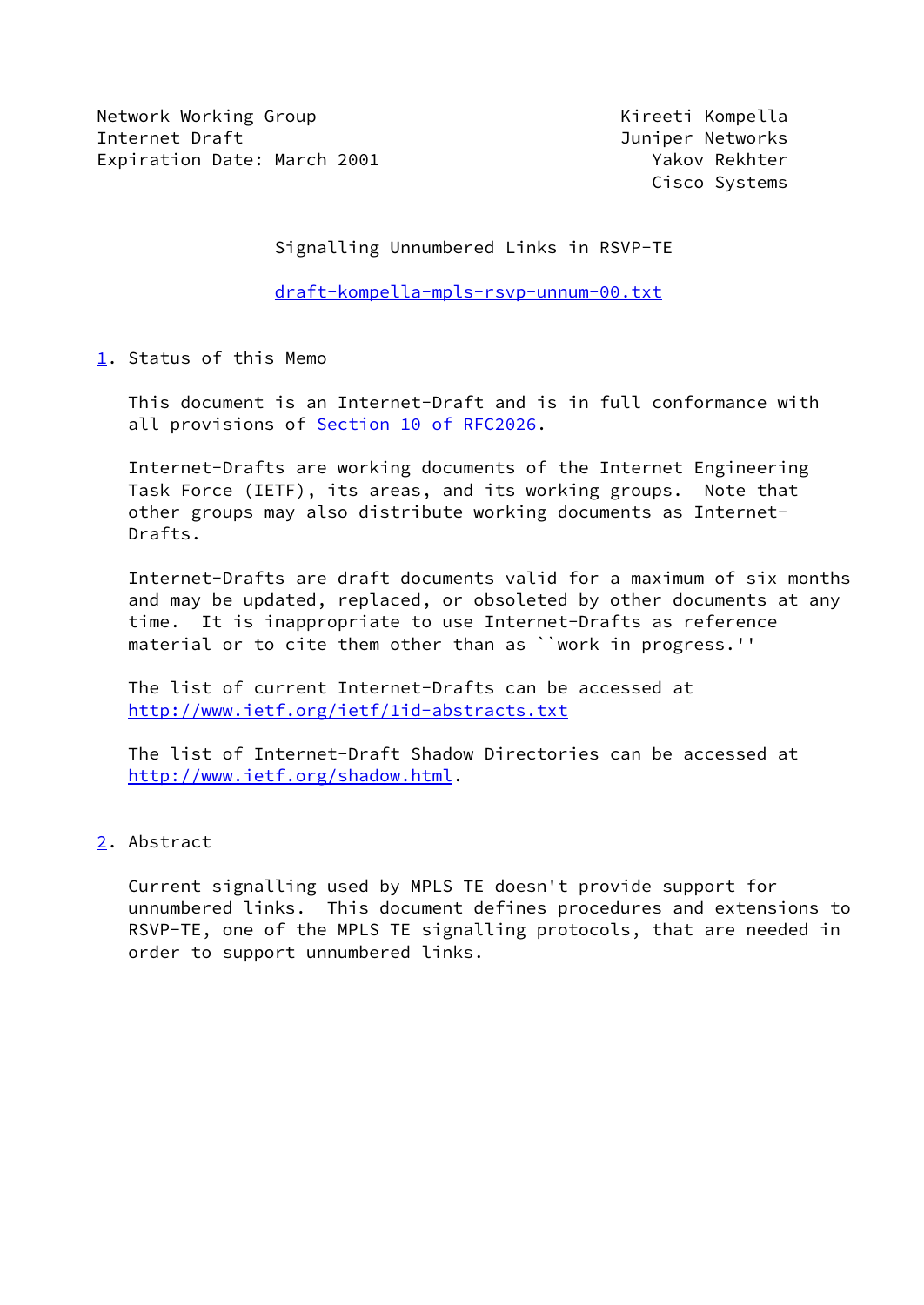Internet Draft [draft-kompella-mpls-rsvp-unnum-00.txt](https://datatracker.ietf.org/doc/pdf/draft-kompella-mpls-rsvp-unnum-00.txt) September 2000

## <span id="page-1-0"></span>[3](#page-1-0). Overview

 Supporting MPLS TE over unnumbered links (i.e., links that do not have IP addresses) involves two components: (a) the ability to carry (TE) information about unnumbered links in IGP TE extensions (ISIS or OSPF), and (b) the ability to specify unnumbered links in MPLS TE signalling. The former is covered in [[ISIS-TE](#page-6-0), [OSPF-TE](#page-6-1)]. The focus of this document is on the latter.

 Current signalling used by MPLS TE doesn't provide support for unnumbered links because the current signalling doesn't provide a way to indicate an unnumbered link in its Explicit Route and Record Route Objects. This document proposes simple procedures and extensions that allow RSVP-TE signalling [[RSVP-TE](#page-6-2)] to be used with unnumbered links.

<span id="page-1-1"></span>[4](#page-1-1). Interface Identifiers

 Since unnumbered links are not identified by an IP address, then for the purpose of MPLS TE they need some other identifier. We assume that each unnumbered link on a Label Switched Router (LSR) is given a unique 16-bit identifier. The scope of this identifier is the LSR to which the link belongs; moreover, the IS-IS and/or OSPF and RSVP modules on an LSR must agree on interface identifiers.

 Note that links are directed, i.e., a link l is from some LSR A to some other LSR B. LSR A chooses the interface identifier for link l. To be completely clear, we call this the "outgoing interface identifier from LSR A's point of view". If there is a reverse link from LSR B to LSR A (for example, a point-to-point SONET interface connecting LSRs A and B would be represented as two links, one from A to B, and another from B to A), B chooses the outgoing interface identifier for the reverse link. There is no a priori relationship between the two interface identifiers.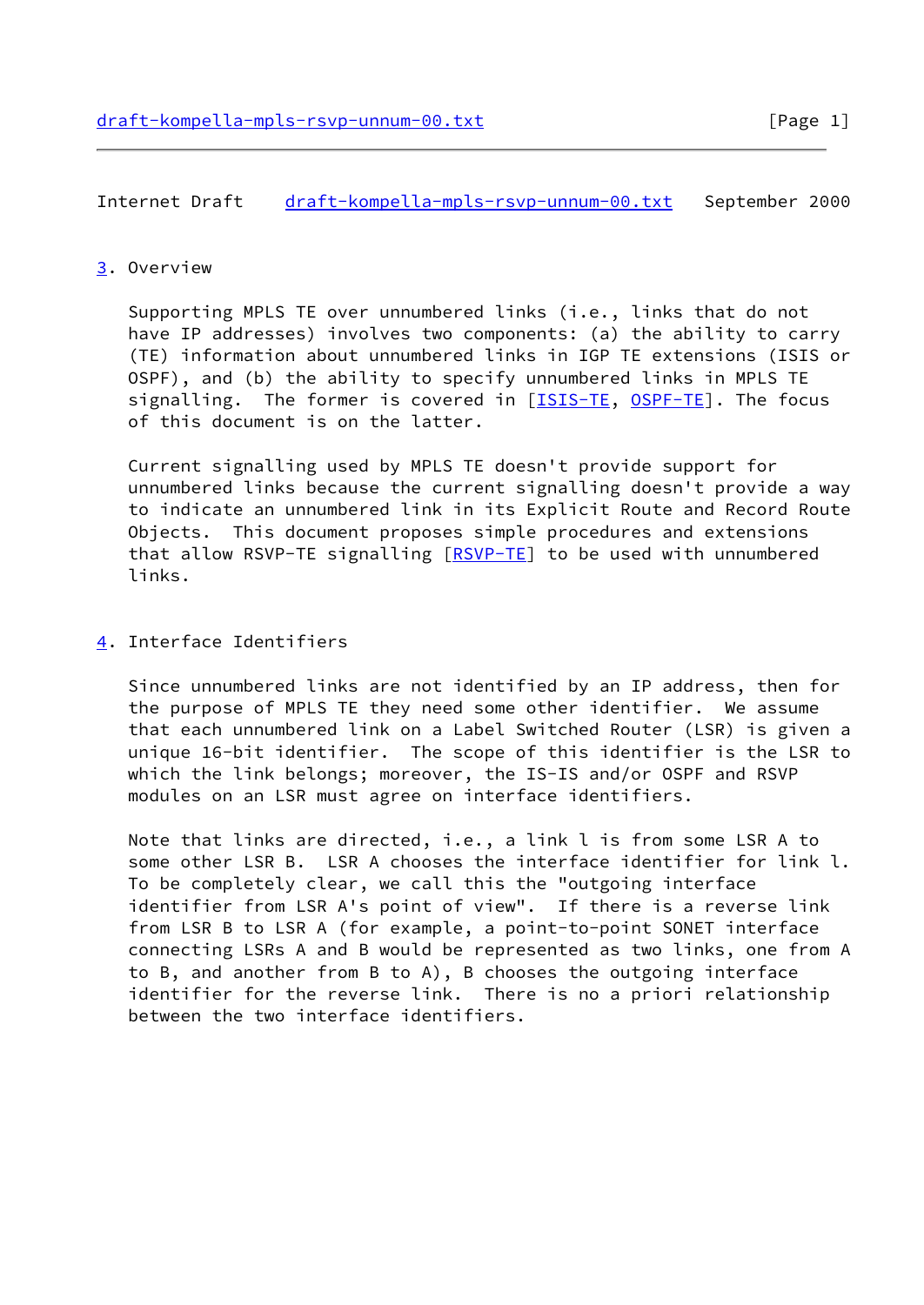[draft-kompella-mpls-rsvp-unnum-00.txt](https://datatracker.ietf.org/doc/pdf/draft-kompella-mpls-rsvp-unnum-00.txt) [Page 2]

Internet Draft [draft-kompella-mpls-rsvp-unnum-00.txt](https://datatracker.ietf.org/doc/pdf/draft-kompella-mpls-rsvp-unnum-00.txt) September 2000

<span id="page-2-0"></span>[5](#page-2-0). Unnumbered Forwarding Adjacencies

 If an LSR that originates an LSP advertises this LSP as an unnumbered Forwarding Adjacency in IS-IS or OSPF [[LSP-HIER\]](#page-6-3), the LSR MUST allocate an interface ID to that Forwarding Adjacency. Moreover, the Tunnel ID in the Session Object of the Path Message for the LSP MUST be set to that interface ID, and the Extended Tunnel ID in the Session Object of the LSP MUST be set to the Router ID of the LSR that originates the LSP.

 If the LSP is bidirectional, and the tail-end LSR (of the forward LSP) advertises the reverse LSP as an unnumbered Forwarding Adjacency, the tail-end LSR MUST allocate an interface ID to the reverse Forwarding Adjacency. Furthermore, it MUST set the "Reverse Interface ID" field in the Filter Specification object in the flow descriptor list for this LSP to the reverse FA's interface ID (note that while in general there can be multiple Filter Specifications, it is expected in the case of point-to-point LSPs that there is only one). To accommodate this, the LSP\_TUNNEL\_IPv4 Filter Specification Object's format is modified per Figure 1:

Figure 1: LSP\_TUNNEL\_IPv4 Filter Specification Object

0 1 2 3 0 1 2 3 4 5 6 7 8 9 0 1 2 3 4 5 6 7 8 9 0 1 2 3 4 5 6 7 8 9 0 1 +-+-+-+-+-+-+-+-+-+-+-+-+-+-+-+-+-+-+-+-+-+-+-+-+-+-+-+-+-+-+-+-+ IPv4 tunnel sender address +-+-+-+-+-+-+-+-+-+-+-+-+-+-+-+-+-+-+-+-+-+-+-+-+-+-+-+-+-+-+-+-+ | Reverse Interface ID | LSP ID | +-+-+-+-+-+-+-+-+-+-+-+-+-+-+-+-+-+-+-+-+-+-+-+-+-+-+-+-+-+-+-+-+

<span id="page-2-1"></span>[6](#page-2-1). Signalling Unnumbered Links in EROs

A new subobject of the Explicit Route Object (ERO) is used to specify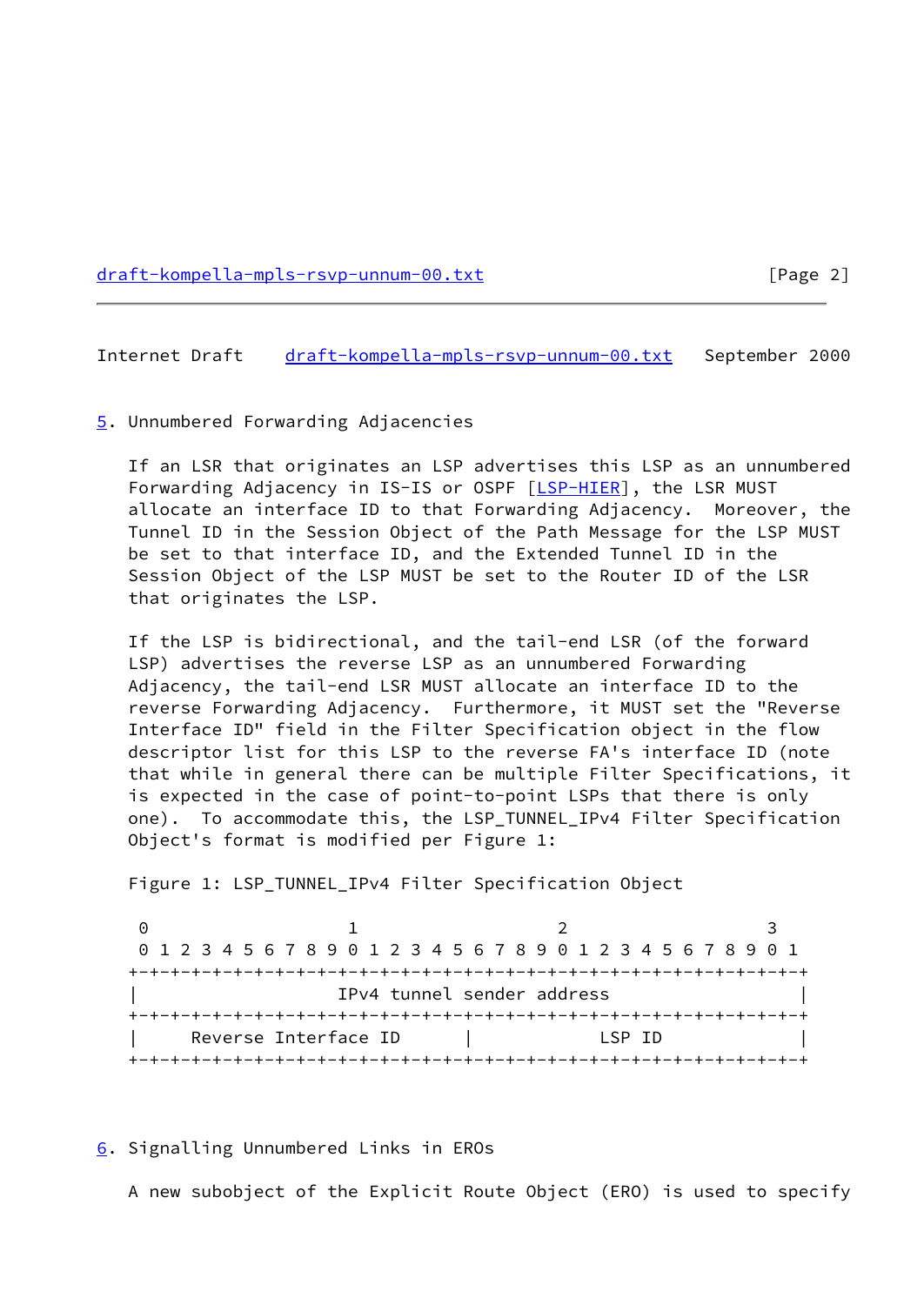unnumbered links. This subobject has the following format:

Figure 2: Unnumbered Interface ID Subobject

0 1 2 3 0 1 2 3 4 5 6 7 8 9 0 1 2 3 4 5 6 7 8 9 0 1 2 3 4 5 6 7 8 9 0 1 +-+-+-+-+-+-+-+-+-+-+-+-+-+-+-+-+-+-+-+-+-+-+-+-+-+-+-+-+-+-+-+-+ |L| Type | Length | Interface ID (16 bits) | +-+-+-+-+-+-+-+-+-+-+-+-+-+-+-+-+-+-+-+-+-+-+-+-+-+-+-+-+-+-+-+-+

 This subobject MUST be strict (i.e., the L bit MUST be 0). The Type is 4 (Unnumbered Interface ID). The Length is 4.

[draft-kompella-mpls-rsvp-unnum-00.txt](https://datatracker.ietf.org/doc/pdf/draft-kompella-mpls-rsvp-unnum-00.txt) [Page 3]

Internet Draft [draft-kompella-mpls-rsvp-unnum-00.txt](https://datatracker.ietf.org/doc/pdf/draft-kompella-mpls-rsvp-unnum-00.txt) September 2000

<span id="page-3-0"></span>[6.1](#page-3-0). Interpreting the Unnumbered Interface ID Subobject

 The Interface ID is the outgoing interface identifier with respect to the previous node in the path (i.e., the PHOP). If the Path message contains an Unnumbered Interface ID subobject as the first subobject in the ERO, then the PHOP object in the message must contain the router ID of the previous node.

<span id="page-3-1"></span>[6.2](#page-3-1). Processing the Unnumbered Interface ID Subobject

 A node that receives a Path message with an Unnumbered Interface ID as the first subobject in the ERO carried by the message MUST check whether the tuple <PHOP, Interface ID> matches the tuple <Extended Tunnel ID, Tunnel ID> of any of the LSPs for which the node is a tail-end. If a match is found, the match identifies the Forwarding Adjacency for which the node has to perform label allocation.

 Otherwise, the node MUST check whether the tuple <PHOP, Interface ID> matches the tuple <Extended Tunnel ID, Reverse Interface ID> of any of the bidirectional LSPs for which the node is the head-end. If a match is found, the match identifies the Forwarding Adjacency for which the node has to perform label allocation, namely, the reverse Forwarding Adjacency for the LSP identified by the match.

 Otherwise, it is assumed that the node has to perform label allocation for the link over which the Path message was received. In this case the receiving node MAY validate that it received the Path message correctly. To do so, the node must maintain a database of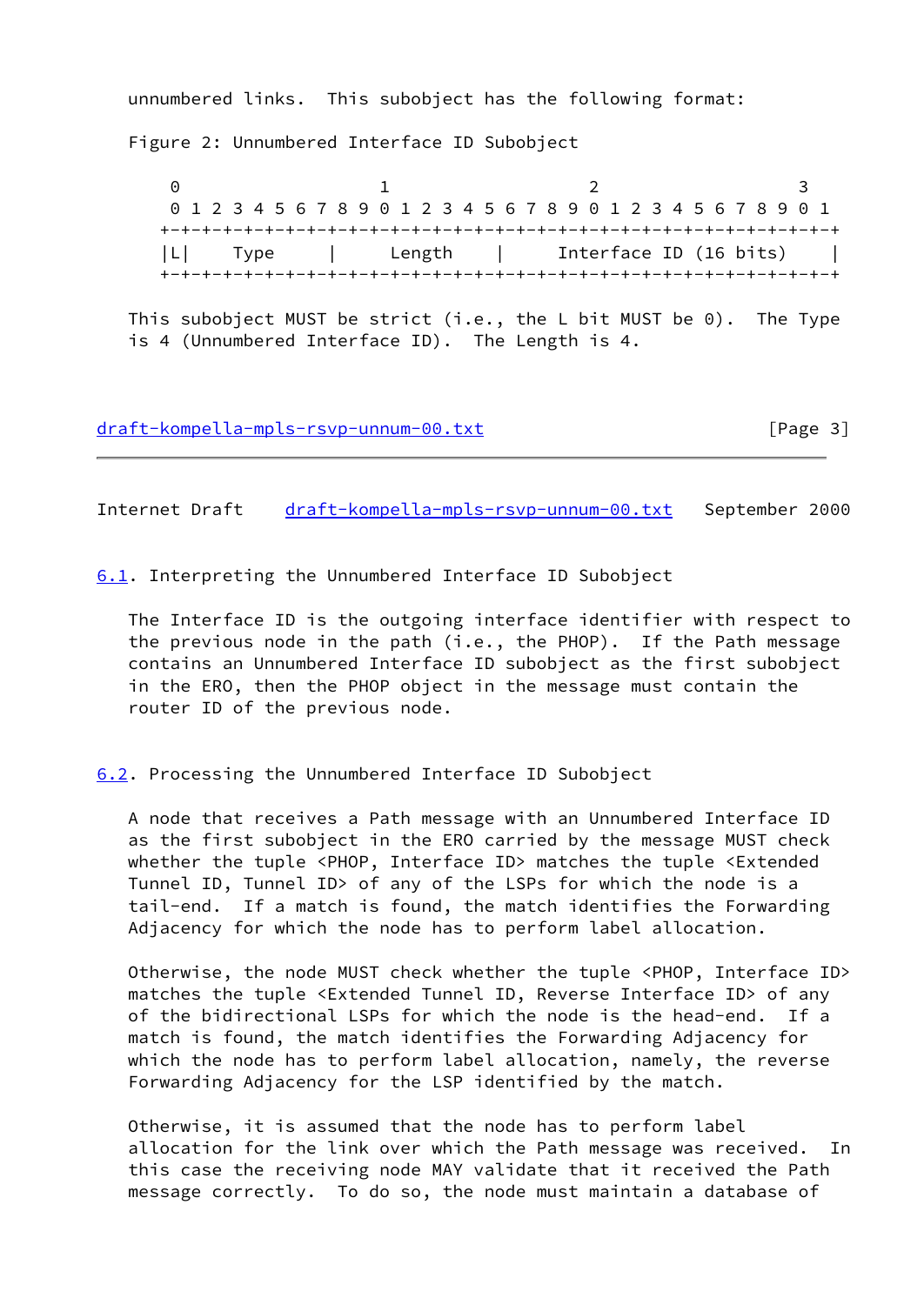Traffic Engineering information distributed by IS-IS and/or OSPF.

 To validate that it received the Path message correctly, the node looks up in its Traffic Engineering database for the node corresponding to the router ID in the PHOP object in the Path. It then checks that there is a link from the previous node to itself that carries the same Interface ID as the one in the ERO subobject. If this is not the case, the receiving node has received the message in error and SHOULD return a "Bad initial subobject" error. Otherwise, the receiving node removes the first subobject, and continues processing the ERO.

# <span id="page-4-0"></span>[6.3](#page-4-0). Selecting the Next Hop

 If, after processing and removing all initial subobjects in the ERO that refer to itself, the receiving node finds a subobject of type Unnumbered Interface ID, it determines the next hop as follows. The Interface ID MUST refer to an outgoing interface identifier that this

| draft-kompella-mpls-rsvp-unnum-00.txt | [Page 4] |
|---------------------------------------|----------|
|                                       |          |

Internet Draft [draft-kompella-mpls-rsvp-unnum-00.txt](https://datatracker.ietf.org/doc/pdf/draft-kompella-mpls-rsvp-unnum-00.txt) September 2000

 node allocated; if not, the node SHOULD return a "Bad EXPLICIT\_ROUTE object" error. The next hop is the node at the other end of the link that the Interface ID refers to.

 Furthermore, when sending a Path message to the next hop, the ERO to be used is the current ERO (starting with the Unnumbered Interface ID subobject); the PHOP object is the sending node's router ID.

<span id="page-4-1"></span>[7](#page-4-1). Record Route Object

 A new subobject of the Record Route Object (RRO) is used to record that the LSP path traversed an unnumbered link. This subobject has the following format:

0 1 2 3 0 1 2 3 4 5 6 7 8 9 0 1 2 3 4 5 6 7 8 9 0 1 2 3 4 5 6 7 8 9 0 1 +-+-+-+-+-+-+-+-+-+-+-+-+-+-+-+-+-+-+-+-+-+-+-+-+-+-+-+-+-+-+-+-+ | Type | Length | Flags | Reserved (MBZ)| +-+-+-+-+-+-+-+-+-+-+-+-+-+-+-+-+-+-+-+-+-+-+-+-+-+-+-+-+-+-+-+-+ Reserved (must be zero) | Interface ID (16 bits) +-+-+-+-+-+-+-+-+-+-+-+-+-+-+-+-+-+-+-+-+-+-+-+-+-+-+-+-+-+-+-+-+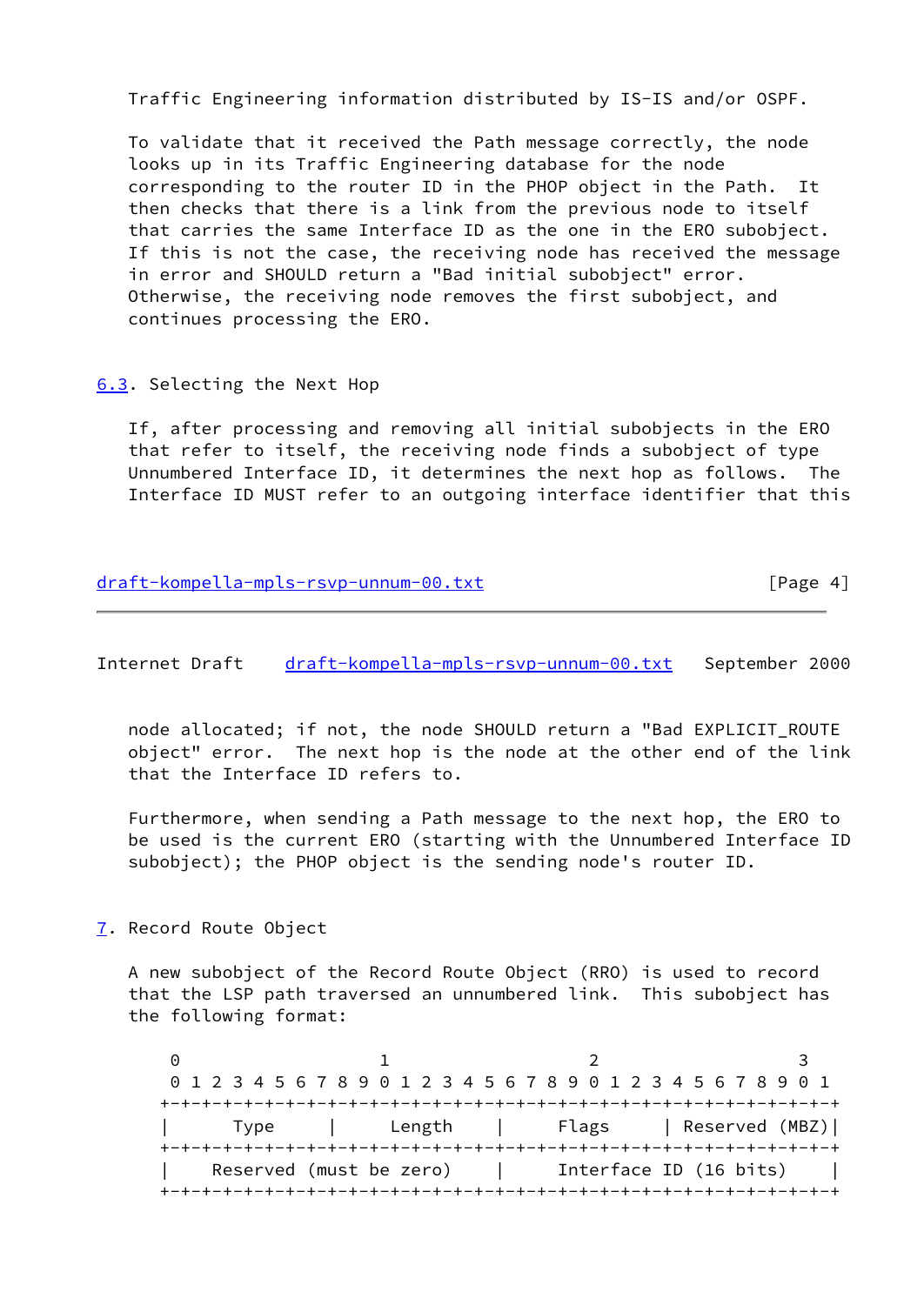The Type is 4 (Unnumbered Interface ID); the Length is 8. Flags are defined below.

0x01 Local protection available

 Indicates that the link downstream of this node is protected via a local repair mechanism. This flag can only be set if the Local protection flag was set in the SESSION\_ATTRIBUITE object of the cooresponding Path message.

0x02 Local protection in use

 Indicates that a local repair mechanism is in use to maintain this tunnel (usually in the face a an outage of the link it was previously routed over).

<span id="page-5-0"></span>[7.1](#page-5-0). Handling RRO

 If at an intermediate node (or at the head-end), the ERO subobject that was used to determine the next hop is of type Unnumbered Interface ID, and a RRO object was received in the Path message (or is desired in the original Path message), an RRO subobject of type Unnumbered Interface ID MUST be appended to the received RRO when sending a Path message downstream.

[draft-kompella-mpls-rsvp-unnum-00.txt](https://datatracker.ietf.org/doc/pdf/draft-kompella-mpls-rsvp-unnum-00.txt) [Page 5]

Internet Draft [draft-kompella-mpls-rsvp-unnum-00.txt](https://datatracker.ietf.org/doc/pdf/draft-kompella-mpls-rsvp-unnum-00.txt) September 2000

 If the ERO subobject that was used to determine the next hop is of any other type, the handling procedures of [[RSVP-TE\]](#page-6-2) apply. Also, if Label Recording is desired, the procedures of [[RSVP-TE](#page-6-2)] apply.

<span id="page-5-1"></span>[8](#page-5-1). Security Considerations

This document raises no new security concerns for RSVP.

<span id="page-5-2"></span>[9](#page-5-2). IANA Considerations

 The responsible Internet authority (presently called the IANA) assigns values to RSVP protocol parameters. The current document defines a new subobject for the EXPLICIT\_ROUTE object and for the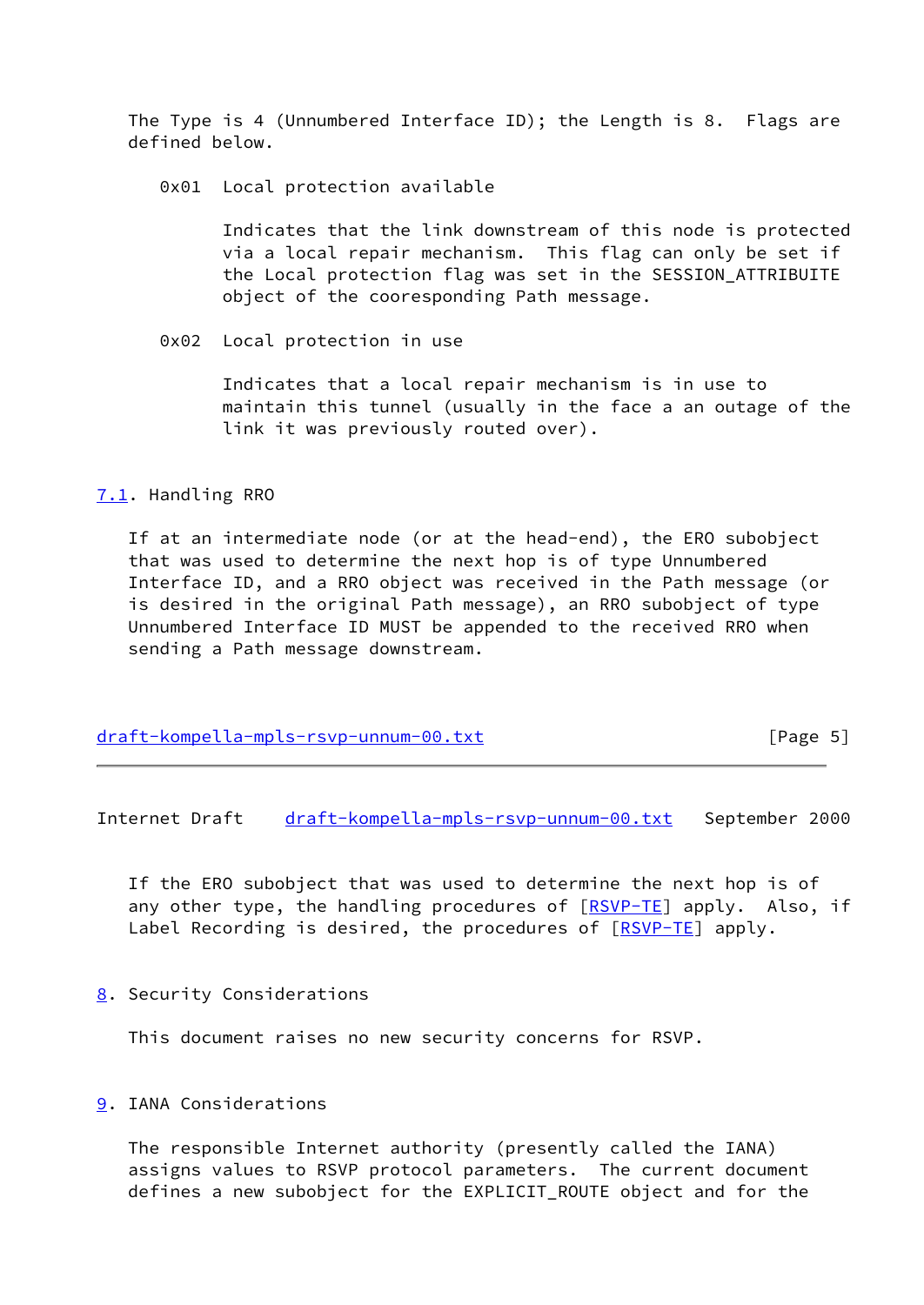ROUTE\_RECORD object. The rules for the assignment of subobject numbers have been defined in [\[RSVP-TE](#page-6-2)], using the terminology of [BCP](https://datatracker.ietf.org/doc/pdf/bcp26) [26](https://datatracker.ietf.org/doc/pdf/bcp26) "Guidelines for Writing an IANA Considerations Section in RFCs". Those rules apply to the assignment of subobject numbers for the new subobject of the EXPLICIT\_ROUTE and ROUTE\_RECORD objects.

#### <span id="page-6-4"></span>[10.](#page-6-4) Acknowledgments

 Thanks to Lou Berger and Markus Jork for pointing out that the RRO should be extended in like fashion to the ERO. Thanks also to Rahul Aggarwal and Alan Kullberg for their comments on the text.

## <span id="page-6-5"></span>[11.](#page-6-5) References

<span id="page-6-0"></span> [ISIS-TE] Smit, H., and Li, T., "IS-IS extensions for Traffic Engineering", [draft-ietf-isis-traffic-02.txt](https://datatracker.ietf.org/doc/pdf/draft-ietf-isis-traffic-02.txt) (work in progress)

<span id="page-6-3"></span> [LSP-HIER] Kompella, K., and Rekhter, Y., "LSP Hierarchy with MPLS TE", [draft-ietf-mpls-lsp-hierarchy-01.txt](https://datatracker.ietf.org/doc/pdf/draft-ietf-mpls-lsp-hierarchy-01.txt) (work in progress)

<span id="page-6-1"></span> [OSPF-TE] Katz, D., and Yeung, D., "Traffic Engineering Extensions to OSPF", [draft-katz-yeung-ospf-traffic-02.txt](https://datatracker.ietf.org/doc/pdf/draft-katz-yeung-ospf-traffic-02.txt) (work in progress)

<span id="page-6-2"></span> [RSVP-TE] Awduche, D., Berger, L., Gan, D. H., Li, T., Srinivasan, V., and Swallow, G., "RSVP-TE: Extensions to RSVP for LSP Tunnels", [draft-ietf-mpls-rsvp-lsp-tunnel-07.txt](https://datatracker.ietf.org/doc/pdf/draft-ietf-mpls-rsvp-lsp-tunnel-07.txt) (work in progress)

### [draft-kompella-mpls-rsvp-unnum-00.txt](https://datatracker.ietf.org/doc/pdf/draft-kompella-mpls-rsvp-unnum-00.txt) [Page 6]

Internet Draft [draft-kompella-mpls-rsvp-unnum-00.txt](https://datatracker.ietf.org/doc/pdf/draft-kompella-mpls-rsvp-unnum-00.txt) September 2000

<span id="page-6-6"></span>[12.](#page-6-6) Author Information

<span id="page-6-7"></span>Kireeti Kompella Juniper Networks, Inc. [1194](#page-6-7) N. Mathilda Ave. Sunnyvale, CA 94089 e-mail: kireeti@juniper.net